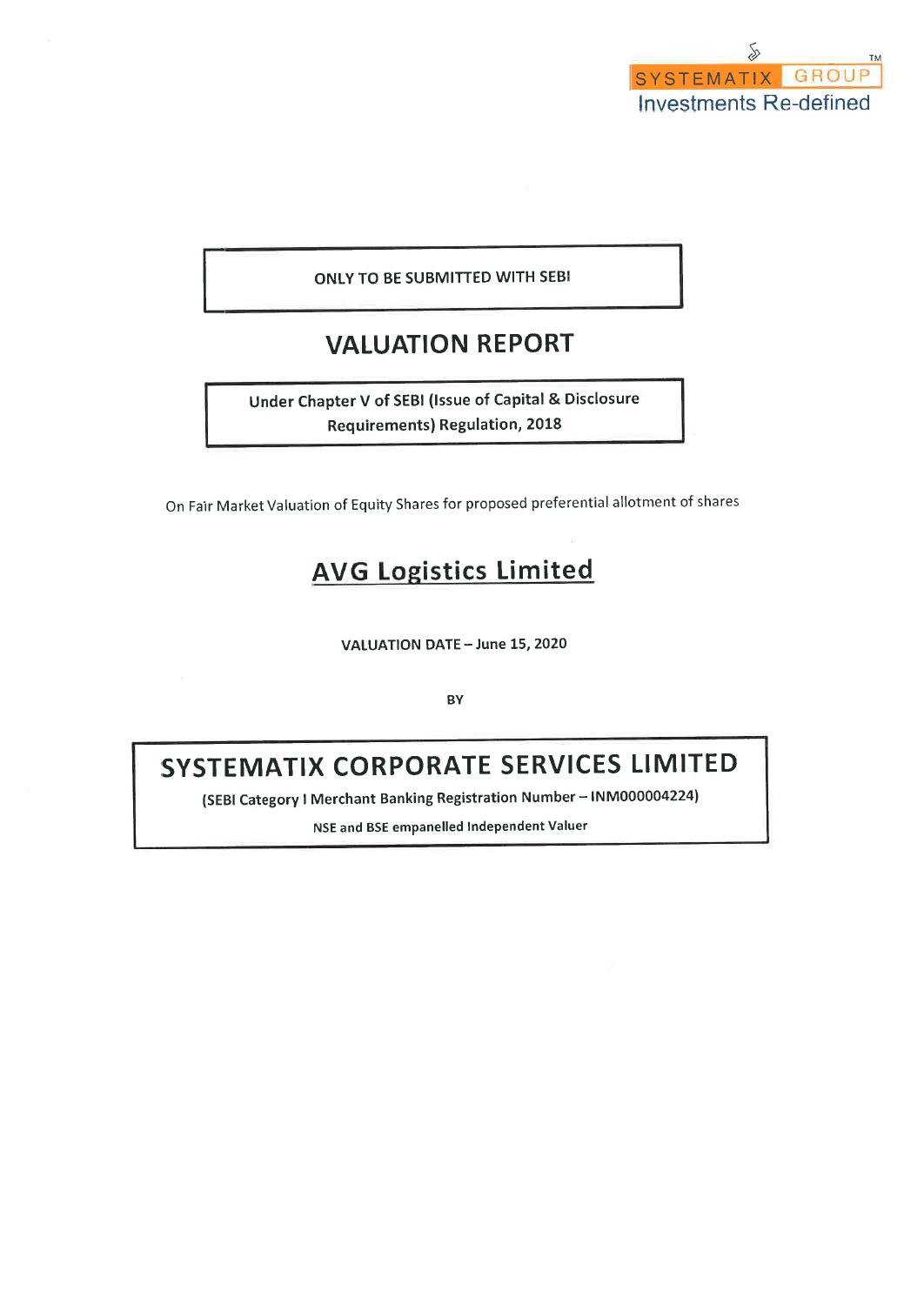June 16, 2020

To, **Board of Directors AVG Logistics Limited** 102, 1st Floor, Above State Bank of India, Jhilmil Metro Station Complex, Delhi - 110095, India

Sub: Fair Market Valuation of Equity Shares for the proposed preferential allotment of AVG Logistics Limited as per the provision of Chapter V of SEBI (Issue of Capital & Disclosure Requirements) Regulation, 2018 ("SEBI ICDR Regulations")

Dear Members of the Board,

AVG Logistics Limited ("AVG" or "the Company") is engaged in the business of transportation and warehousing. The Company intends to raise funds through issue of equity shares of face value of Rs 10 each ("Equity Shares") at a fair market price determined under the applicable SEBI regulations through preferential allotment.

In this regard, the Company has appointed Systematix Corporate Services Limited, a Category I Merchant Banker registered with SEBI vide Registration Number - INM000004224, ("SCSL" or "We" or "Valuer") also BSE and NSE empanelled Independent Valuer to provide a report on fair market valuation of Equity Shares of the Company as per the provision of Chapter V of SEBI ICDR Regulations, 2018. The Equity Shares of the Company are infrequently traded so the pricing of the preferential issue will be derived as per Regulation 165 of SEBI ICDR Regulations, 2018. The fair market value of each Equity Share of the Company is INR 43.76 (Rupees Forty Three and Paise Seventy Six Only) as of June 15, 2020 ("Valuation Date").

Please find enclosed our narrative report on valuation of Equity Shares. If you have any questions or require any additional information, please do feel free to contact us.

Yours truly, For Systematix Corporate Services Ltd.

Amit Kumar, SVP **Authorised Signatory** 





### **Systematix Corporate Services Limited**

Registered Office: 206 - 207, Bansi Trade Centre, 581/5, M. G. Road, Indore - 452 001, Tel.: +91-0731-4068253 Corporate Office : The Capital, A-Wing, No. 603 - 606, 6th Floor, Bandra Kurla Complex, Bandra (East), Mumbai - 400 051. Tel: +91-22-6619 8000 / 4035 8000 Fax: +91-22-6619 8029 / 4035 8029 CIN: L91990MP1985PLC002969 Website: www.systematixgroup.in Email: secretarial@systematixgroup.in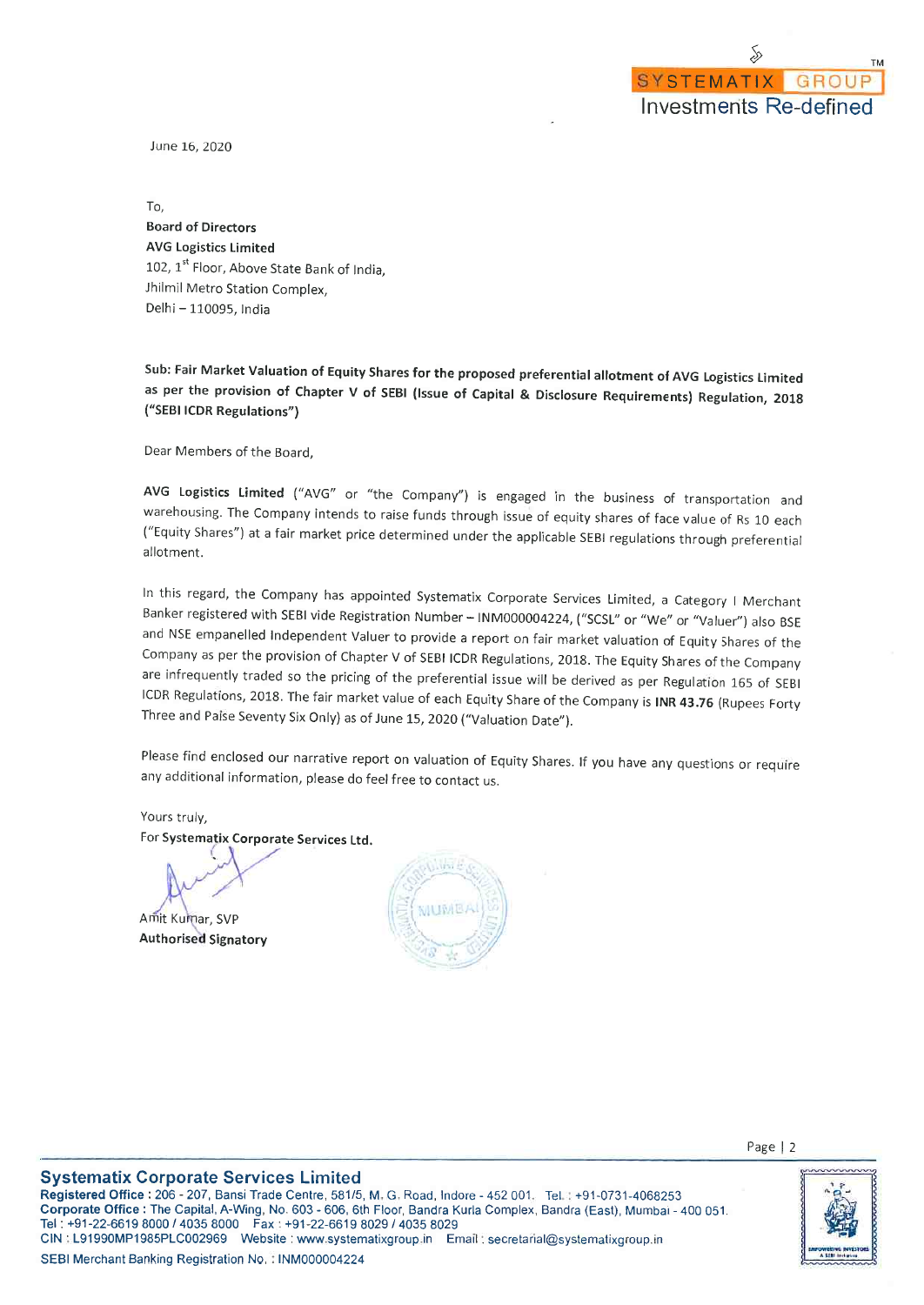# **Table of Contents**

| 3. |                                                                                          |
|----|------------------------------------------------------------------------------------------|
|    | 4. Shareholding Pattern of the Company as on the Valuation Date  5                       |
|    |                                                                                          |
|    |                                                                                          |
|    |                                                                                          |
|    |                                                                                          |
|    |                                                                                          |
|    |                                                                                          |
|    | 11. Limiting Conditions incl. Assumptions, Qualifications, Disclaimers and Exclusions 13 |
|    |                                                                                          |

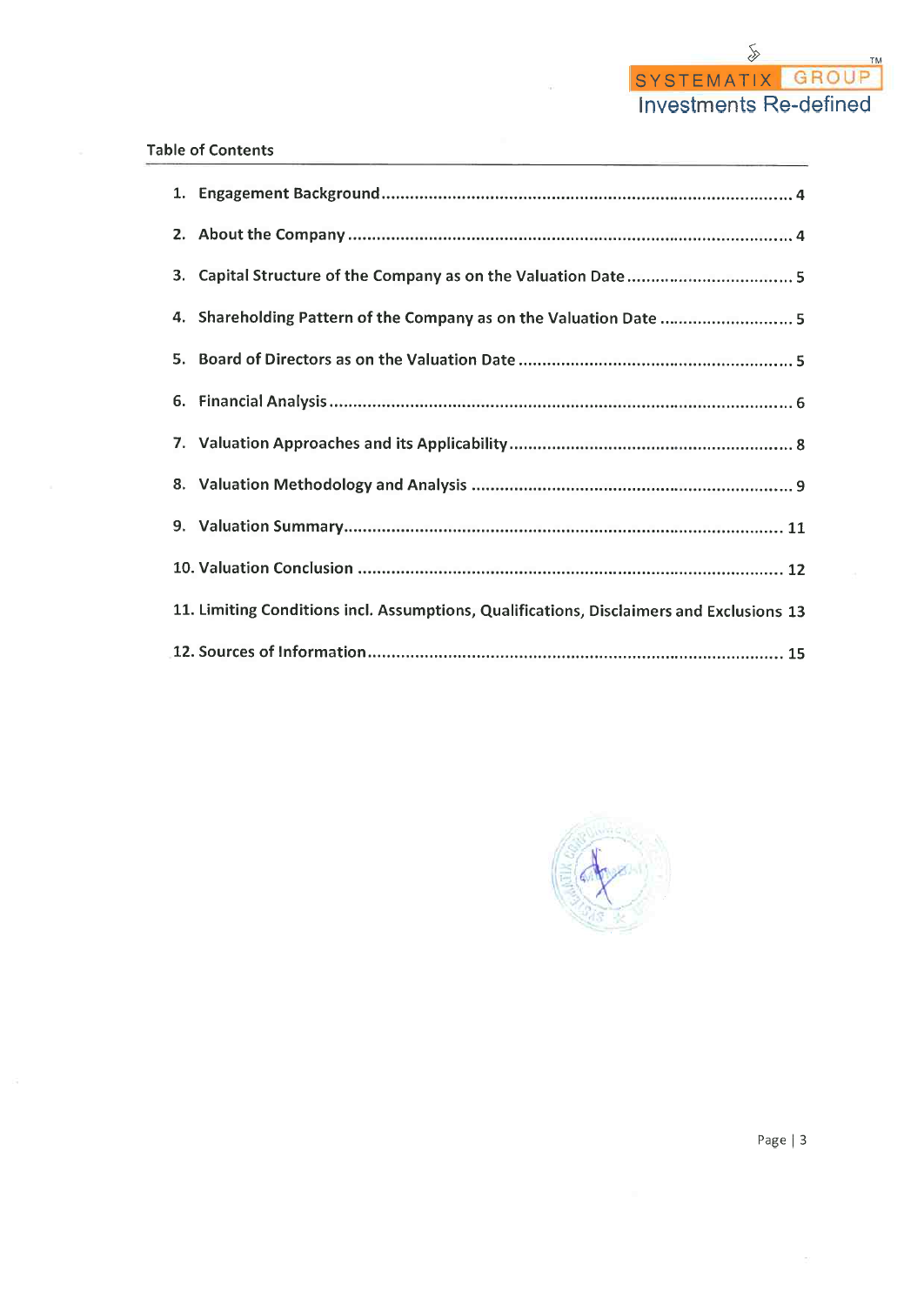

#### **Engagement Background**

The Company intends to raise funds through further issue of Equity Shares through preferential allotment. In this regard, the Company has appointed Systematix Corporate Services Limited, a Category I Merchant Banker registered with SEBI vide Registration Number - INM000004224, ("Valuer" or "We") also BSE and NSE empanelled Independent Valuer to provide a report on the Fair Market Valuation of the Equity Shares of the Company as per provision of Chapter V of SEBI ICDR Regulations.. The shares of the Company are infrequently traded so the pricing of the preferential issue will be derived as per Regulation 165 of SEBI ICDR Regulations, 2018.

Our scope of services is governed by the engagement letter dated June 12, 2020.

#### **About the Company**

The Company was originally incorporated as a private limited company, at Delhi, India under the erstwhile Companies Act, 1956 in the name of AVG Logistics Private Limited by way of Certificate of Incorporation dated January 25, 2010. Further, the Company was converted to a public limited company, on February 21, 2018. The registered office of the Company is situated at Office No. 25, D.D.A Market, Savita Vihar, Delhi - 110092. The Corporate office is situated at 102, 1st Floor, Above State Bank of India, Jhilmil Metro Station Complex, Delhi - 110095, India.

The Company is listed on the National Stock Exchange under the SME Platform 'NSE EMERGE' and is engaged in the business of transportation, warehousing and trading of goods. The CIN of the Company is L60200DL2010PLC198327.

Source: Company

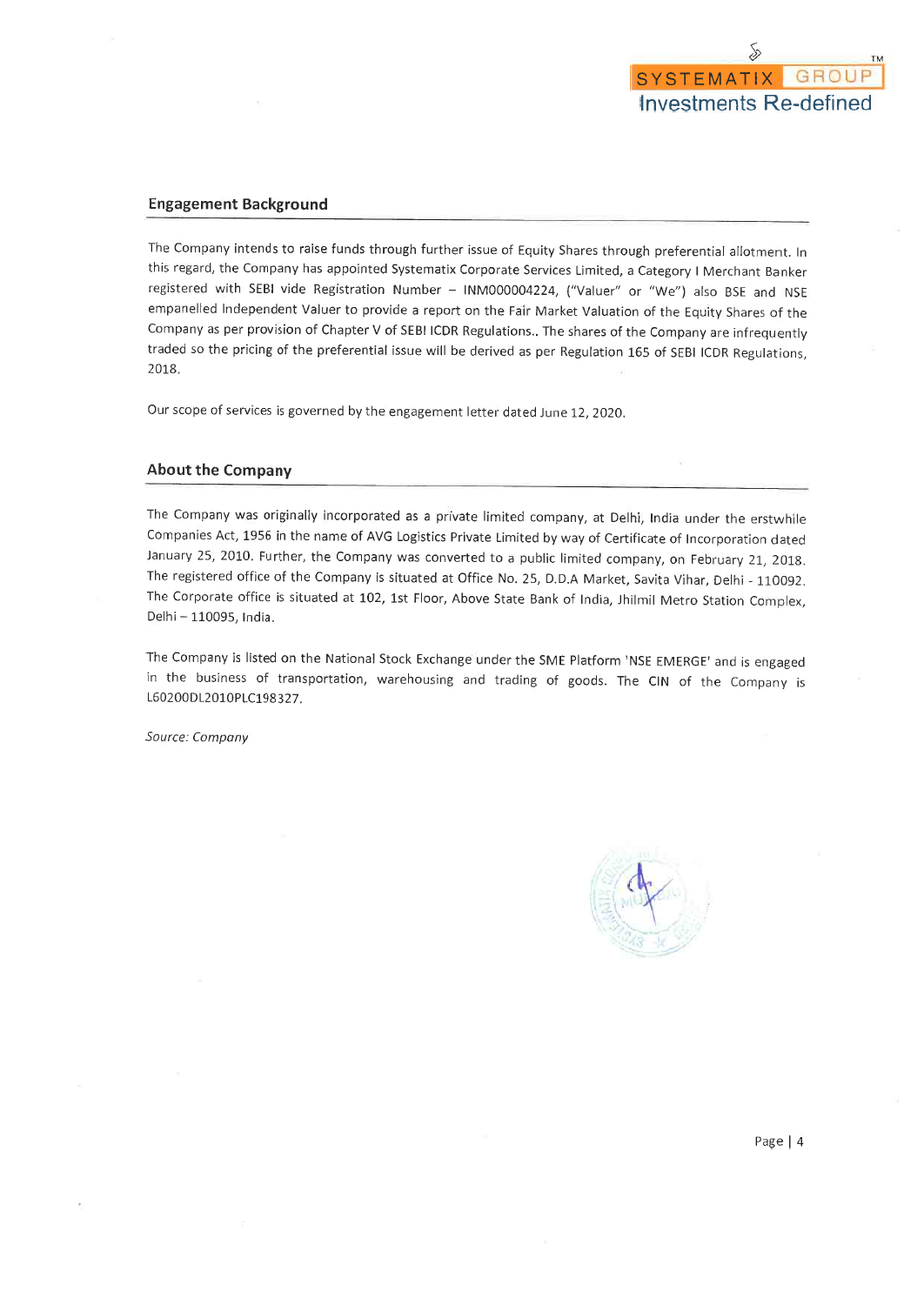# Capital Structure of the Company as on the Valuation Date

| <b>Particulars</b>                                     | Amount in Rs. |
|--------------------------------------------------------|---------------|
| <b>Authorised Capital</b>                              |               |
| 1,20,00,000 Equity Shares of Rs. 10 each fully paid up | 12,00,00,000  |
| Total                                                  | 12,00,00,000  |
| Paid up Capital                                        |               |
| 1,02,98,000 Equity Shares of Rs. 10 each fully paid up | 10,29,80,000  |
| Total                                                  | 10,29,80,000  |

# Shareholding Pattern of the Company as on the Valuation Date

### **Equity Shares**

| Sr. No.  | Name of Shareholders        | No. of Shares |         |  |  |
|----------|-----------------------------|---------------|---------|--|--|
|          | Promoter and Promoter Group | 72,08,000     | 69.99%  |  |  |
| <u>.</u> | Public                      | 30,90,000     | 30.01%  |  |  |
|          | Total                       | 1,02,98,000   | 100.00% |  |  |

## **Board of Directors as on the Valuation Date**

| Sr. No. | <b>Name</b>             | Designation                     |  |  |  |
|---------|-------------------------|---------------------------------|--|--|--|
|         | Mr. Bishwanath Shukla   | Chairman & Independent Director |  |  |  |
|         | Mr. Sanjay Gupta        | Managing Director               |  |  |  |
| 3.      | Mrs. Asha Gupta         | <b>Wholetime Director</b>       |  |  |  |
| 4.      | Mr. Suresh Kumar Jain   | Independent Director            |  |  |  |
| 5.      | Mr. Susheel Kumar Tyagi | Independent Director            |  |  |  |
| 6.      | Mr. Shyam Sunder Soni   | Non-Executive Director          |  |  |  |

Source: Company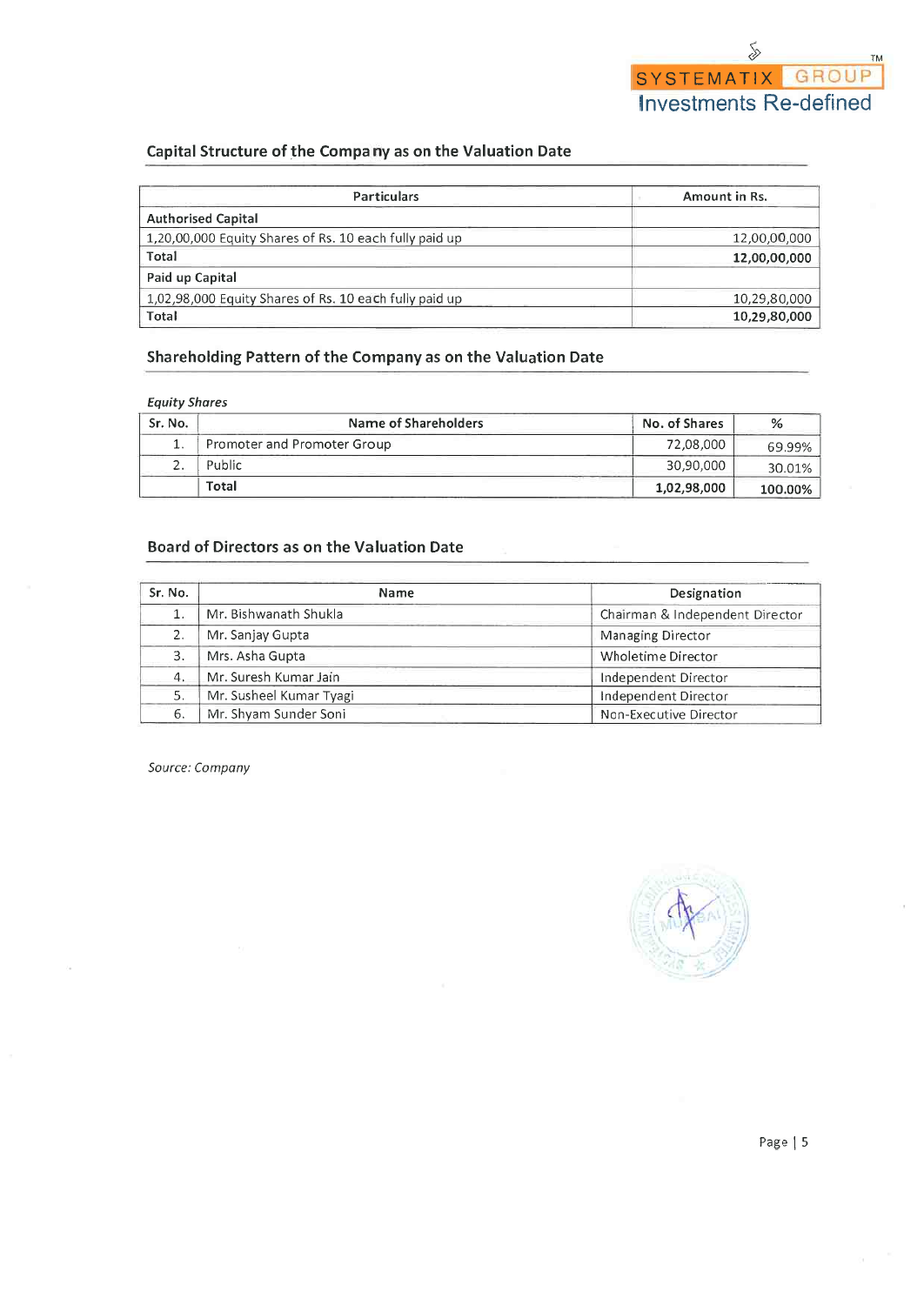# **Financial Analysis**

|                                                | (Rs in Lakhs)              |
|------------------------------------------------|----------------------------|
| <b>Balance Sheet</b>                           | As at 30 September<br>2019 |
|                                                |                            |
| <b>Equity and Liabilites</b>                   |                            |
| Share capital                                  | 1,029.80                   |
| Reserves and surplus                           | 6,221.76                   |
| <b>Non-Current Liabilities</b>                 |                            |
| Long-term borrowings                           | 2,985.18                   |
| Other Current Liabilities                      | 242.22                     |
| Long Term Provision                            | 55.97                      |
| <b>Current Liabilities</b>                     |                            |
| Short-term borrowings                          | 3,585.44                   |
| Trade payables: Total O/s Dues other than MSME | 1,270.37                   |
| Other current liabilities                      | 3,652.15                   |
| Short-term provisions                          | 51.78                      |
| <b>TOTAL LIABILITIES</b>                       |                            |
|                                                | 19,094.67                  |
|                                                |                            |
| Fixed assets                                   |                            |
| Tangible assets                                | 4,079.86                   |
| Intangible assets                              | 4.99                       |
| Capital work-in-progress                       | 969.41                     |
| Non Current Investments                        | 993.04                     |
| Deferred Tax assets                            | 0.18                       |
| Long term Loan and advances                    | 1,164.49                   |
| Other non current assets                       | 59.50                      |
| <b>Current Assets</b>                          |                            |
| Inventories                                    | 29.85                      |
| Trade Receivables                              | 6,691.91                   |
| Cash and Bank Balances                         | 730.60                     |
| Short term loan & advances                     | 3,614.04                   |
| Other current assets                           | 756.80                     |
| <b>TOTAL ASSETS</b>                            | 19,094.67                  |

Provisional Financial Statements for the period ended September 30, 2019

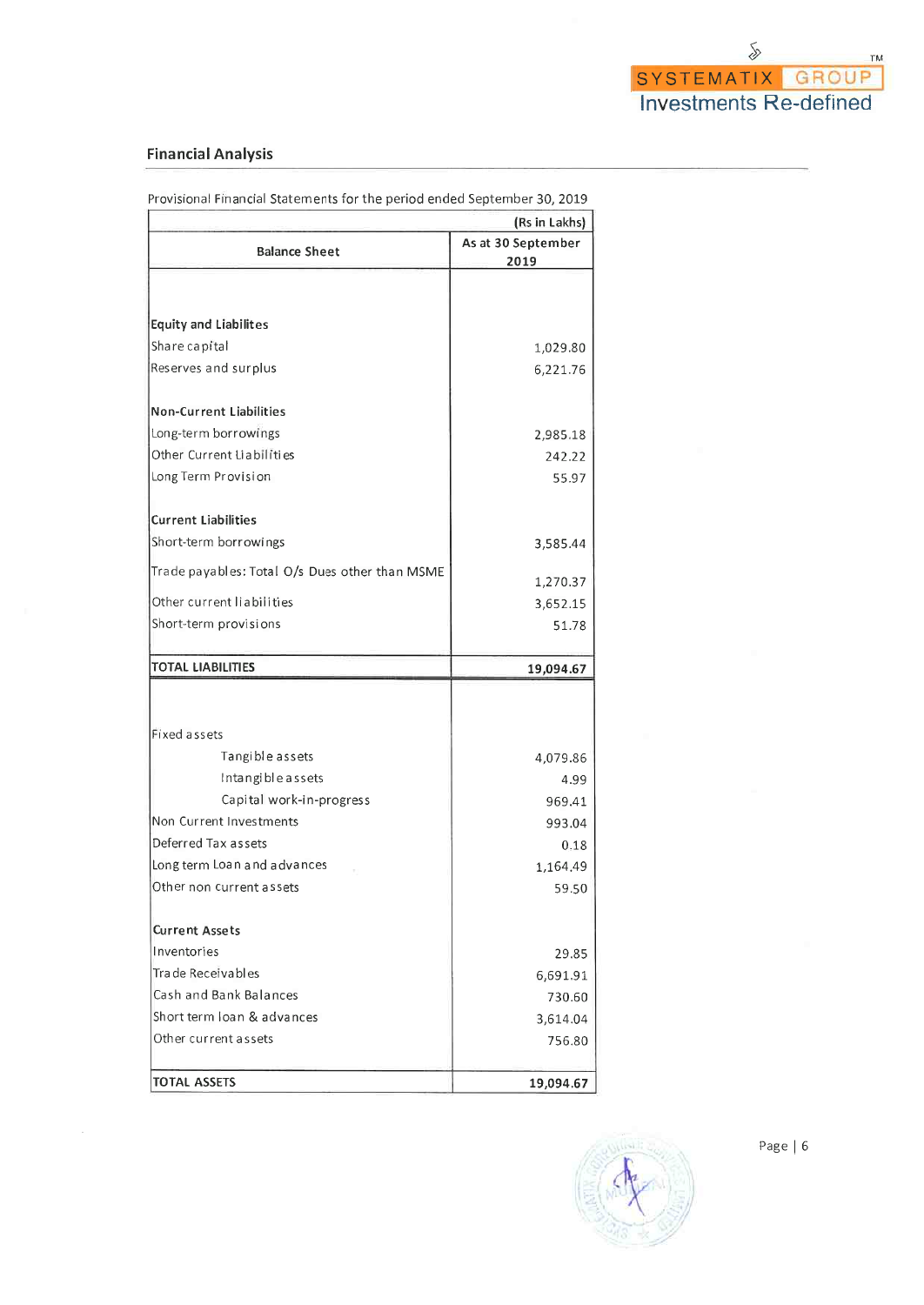|                                               | (Rs in Lakhs)            |
|-----------------------------------------------|--------------------------|
| <b>Profit and Loss Statement</b>              | As at September 30, 2019 |
| Revenue from operations                       | 14,477.05                |
| Other Income                                  | 56.08                    |
| <b>Total Revenue</b>                          | 14,533.13                |
| Expenses:                                     |                          |
| Purchases of Stock-in-Trade                   | 1,000.00                 |
| Changes in inventories of Stock-in-Trade      | (19.53)                  |
| Operating expenses                            | 10,981.38                |
| Employee benefits expense                     | 686.10                   |
| Finance costs                                 | 407.52                   |
| Depreciation and amortization expense         | 466.40                   |
| Other expenses                                | 552.20                   |
| <b>Total expenses</b>                         | 14,074.07                |
| Profit before tax and prior period adjustment | 459.06                   |
| Prior period expenses (Net)                   | 12.78                    |
| Profit before tax                             | 446.28                   |
| Tax expense:                                  |                          |
| Less: Current tax                             | 95.71                    |
| Tax Adjustment of Prior Year                  | 11.45                    |
| Deferred tax                                  | 20.64                    |
| Profit / (Loss) for the period                | 318.48                   |

Source: NSE EMERGE

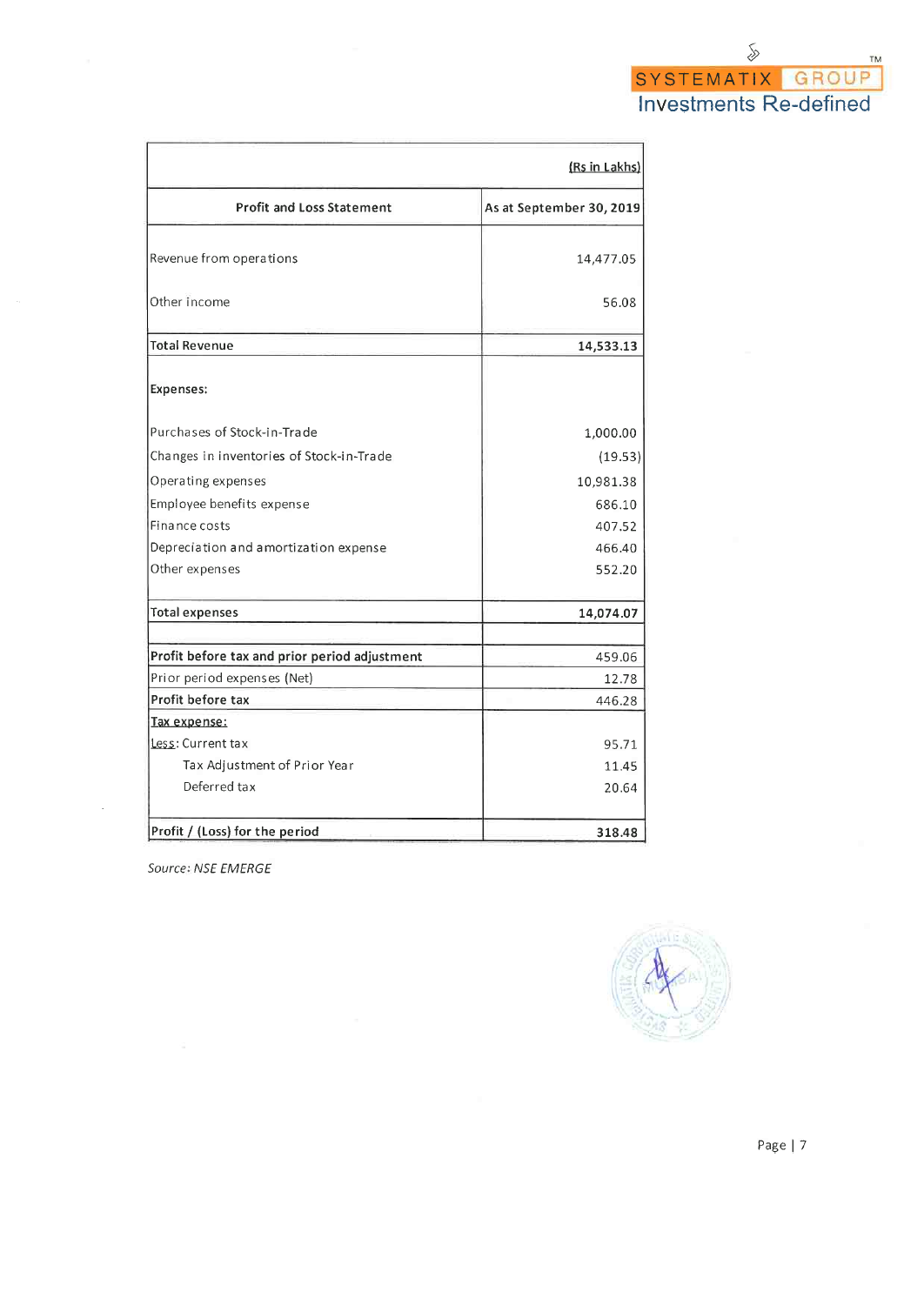### **Valuation Approaches and its Applicability**

There are various internationally accepted pricing methodologies which can be applied to arrive at the valuation based on the specifics of the case.

| Aspect                                                             | <b>Income Approach</b>                                                                                                                                                                                                                                            | Market Approach                                                                                                                                                                                                                                              | Cost / Asset Approach                                                                                                                                                  |
|--------------------------------------------------------------------|-------------------------------------------------------------------------------------------------------------------------------------------------------------------------------------------------------------------------------------------------------------------|--------------------------------------------------------------------------------------------------------------------------------------------------------------------------------------------------------------------------------------------------------------|------------------------------------------------------------------------------------------------------------------------------------------------------------------------|
| Valuation<br>principle<br>applied                                  | Discounts future cash<br>flows to the present date                                                                                                                                                                                                                | Values<br>of<br>companies<br>operating in the same<br>industry are correlated                                                                                                                                                                                | Book Values or Realisable<br>Values of Assets after<br>considering<br>balance<br>sheet                                                                                 |
| <b>Relevant parameters</b>                                         | Discounted<br>Cash Flows<br>(DCF)                                                                                                                                                                                                                                 | Comparable<br>Listed<br>Companies /<br>Comparable Transactions<br>Market Price Method                                                                                                                                                                        | Replacement Cost /<br>Net Asset Value /<br>Realisable Value                                                                                                            |
| situations<br>Appropriate<br>to which the method<br>may be applied | DCF is commonly used to<br>value<br>businesses<br>or<br>equity interests. It is<br>appropriate for use when<br>the wealth generating<br>capacity of the business<br>is determinable, going<br>concern assumption is<br>valid and when forecasts<br>are available. | Market Approach is used<br>when forecasts are not<br>available,<br>set of<br>a.<br>suitable<br>comparable<br>companies is available<br>and<br>going<br>concern<br>assumption is valid. It is<br>also used as a cross-<br>check / benchmark to<br>DCF method. | The Cost Approach is<br>used when going concern<br>assumption is doubtful<br>liquidation<br>and<br>is<br>predominant or if the<br>Company is<br>newly<br>incorporated. |

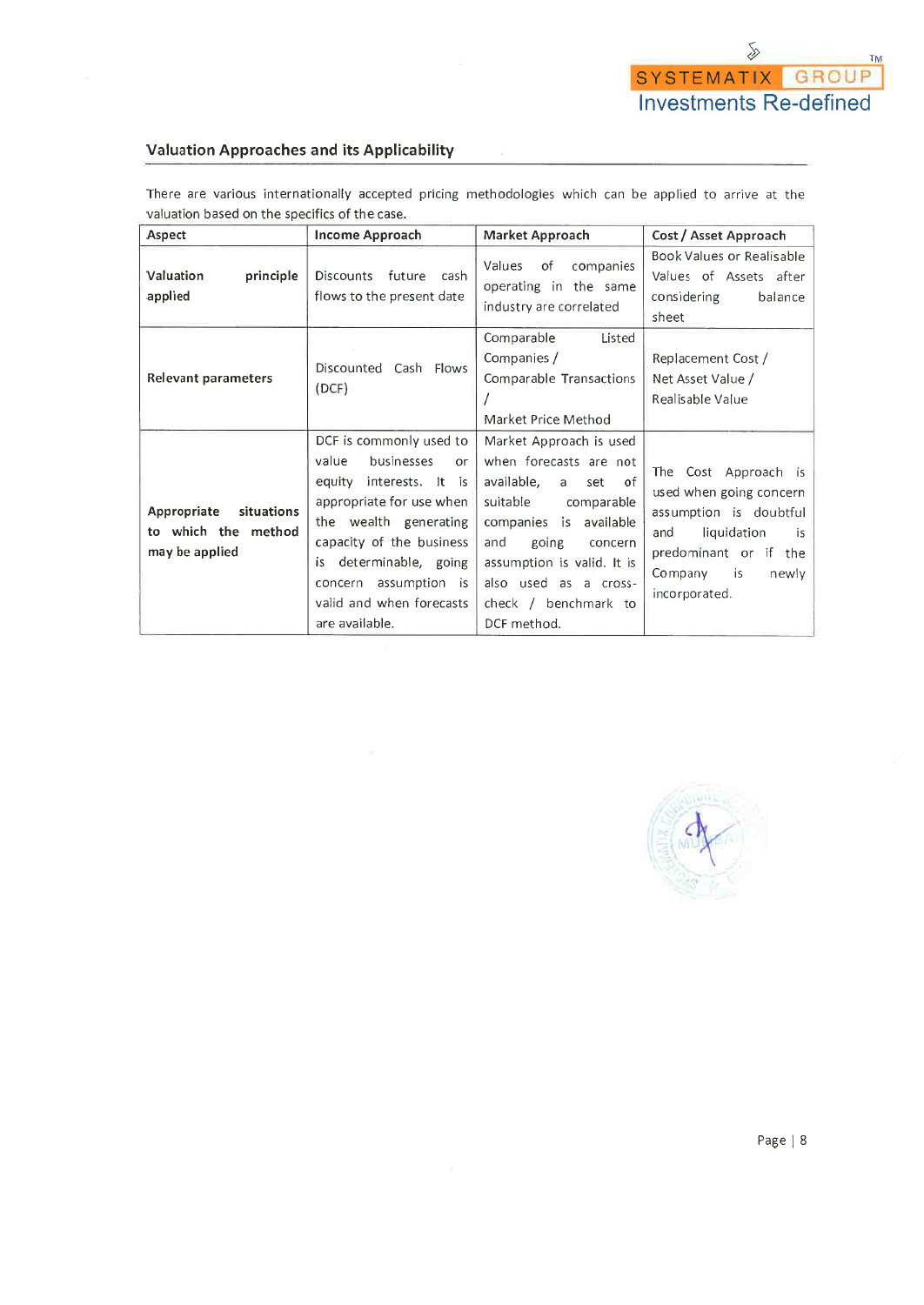### **Valuation Methodology and Analysis**

Our valuation analysis and conclusion is based on the financial information and terms of Equity Shares (as detailed in the Sources of Information section of our Report) as of the valuation date, provided to us by the Management.

We note that there are certain accepted valuation methodologies as approved by Hon'ble Supreme court in TOMCO - HLL's merger case. We have considered these valuation methods. The valuation methods as approved by Hon'ble Supreme Court in that case were the Net Worth Method under Cost/Asset Approach, the Market Value Method under Market Approach and the Earnings/ Yield Method under Income Approach.

Our valuation analysis with respect to each of these methods is explained in detail below:-

#### 1. Net Worth Method under Asset Approach or Cost Approach

We have considered the latest available consolidated provisional balance sheet of the Company as of September 30, 2019 (as available in public domain) and have computed the Net Worth per equity share of the Company. Our calculations are given below:

|       | Computation of fair value using the Net Worth Method (Cost Approach) |                         |  |  |  |  |  |  |  |
|-------|----------------------------------------------------------------------|-------------------------|--|--|--|--|--|--|--|
| Sr No | Particulars                                                          | All Amounts in INR lacs |  |  |  |  |  |  |  |
|       | Share Capital as of 30th September, 2019                             | 1,029.80                |  |  |  |  |  |  |  |
| 2     | Reserves & Surplus as of 30th September, 2019                        | 6,221.76                |  |  |  |  |  |  |  |
|       | Net Worth as of 30th September, 2019                                 | 7,251.56                |  |  |  |  |  |  |  |
|       | No. of equity shares                                                 | 102.98                  |  |  |  |  |  |  |  |
|       | Value per share (in INR)                                             | 70.42                   |  |  |  |  |  |  |  |

Accordingly, based on information available in public domain and as provided by the Management, we have computed value using Net Worth Method under Cost approach to be INR 70.42 per equity share.

### 2. Earnings Method or Yield Method (Comparable Companies' Multiples method) under Income Approach:

The Comparable Companies' Multiples method under Market Approach is considered as Company operations are at stabilized levels. Further, usage of market Multiples Method such as Price to earnings multiple or Price to earnings Multiple methodology would be appropriate as the Company has a large customer base, distribution network, diversified customer base etc. Since this is capitalisation of earnings, we have classified this method under Income Approach.

We have considered a Price to Earnings Multiple of 3.4 times and computed the value of the Company. The Price to Earnings (P/E) Multiple has been considered based on the median of the P/E Multiples of following Comparable Companies that are listed on Indian Stock Exchanges:

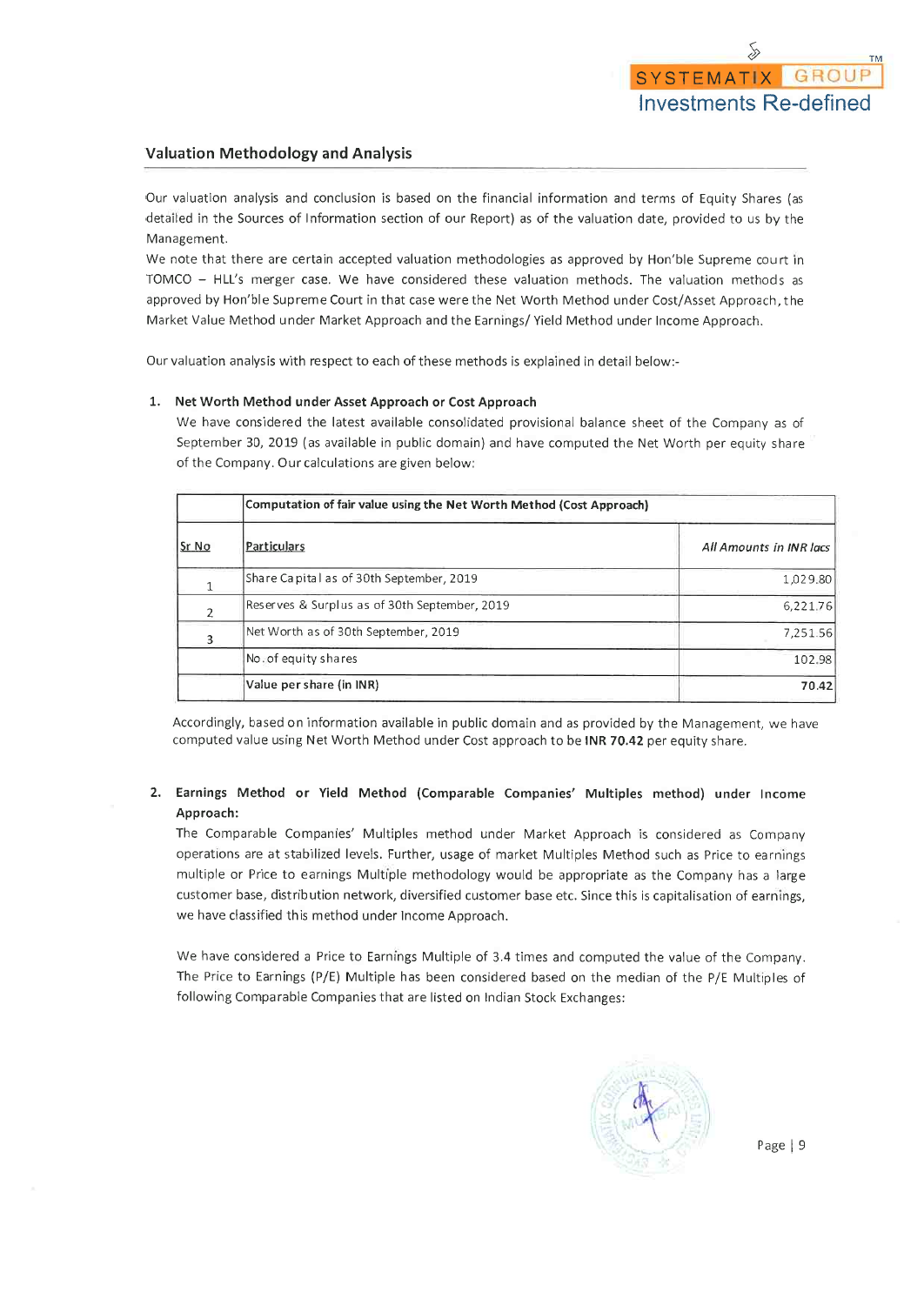| <b>Guideline Companies</b> | <b>Price-to Earnings Multiple</b> |
|----------------------------|-----------------------------------|
| Sical Logistics Ltd        | $-0.64$                           |
| Patel Integrated Ltd       | 3.40                              |
| Aspinwall & Co Ltd         | 19.96                             |
| ChartLogistics Ltd         | $-15.99$                          |
| Tiger Logistics Ltd        | 13.11                             |
| ABC India Limited          | 2.76                              |
| Total Transport Limited    | 4.86                              |
| Median                     | 3.40                              |

We have annualized the profit after tax ("PAT") based on PAT for the half year ended September 30, 2019

| Profit after tax                                                       | <b>INR</b> in lakh |
|------------------------------------------------------------------------|--------------------|
| Net profit (loss) for the quarter ended 30th September,<br>2019        | 388.01             |
| Annualised Profit after tax based on PAT of Half year<br>ended 30.9.19 | 776.02             |
| Our workings for computing value per equity share of ALL is as under-  |                    |
| Median of the above multiples                                          | 3,40               |
| Annualised Profit after tax                                            | 776.02             |
| Computed Equity value (INR in lacs)                                    | 2637.02            |
| No of equity shares (In lacs)                                          | 102.98             |
| Computed value (in INR)                                                | 25.61              |

Accordingly, based on information available, we have computed value under Comparable Companies' Multiples method under Income Approach to be INR 25.61 per equity share.

### 3. Market Value Method under Market approach:

The Company's equity shares have been infrequently traded (Refer Annexure 1) in terms of SEBI (ICDR) Regulations, 2018. We have considered average of last two weeks of VWAP of the shares of the Company as recorded on NSE EMERGE:

| DATE         | <b>SERIES</b> | <b>OPEN</b> | <b>HIGH</b>       | LOW               | PREV.<br>CLOSE | <b>LTP</b>  | <b>CLOSE</b> | <b>VWAP</b> | 52W H       |      | 52W L VOLUME | VALUE             | NO OF<br>TRADES | <b>VWAP</b>         | Min | Max Average |
|--------------|---------------|-------------|-------------------|-------------------|----------------|-------------|--------------|-------------|-------------|------|--------------|-------------------|-----------------|---------------------|-----|-------------|
| 15-Jun-20 SM |               |             | 41.15 41.15       | 39.75             |                | 39.2 41.15  | 41.15        | 40.67       | 101.9       | 23.1 |              | 15600 6,34,380.00 |                 | 8 40.67 35.60 40.67 |     | 38.13       |
| 12-Jun-20 SM |               | 39.2        | 39.2              | 39.2              | 37.35          | 39.2        | 39.2         | 39.2        | 104.85      | 23.1 | 1200         | 47.040.00         |                 | 1 39 20             |     |             |
| 11-Jun-20 SM |               |             | 37.35 37.35       | 37.35             | 35.6           | 37.35       | 37.35        | 37.35       | 104.85      | 23.1 | 1200         | 44,820.00         |                 | 1 37 35             |     |             |
| 09-Jun-20 SM |               | 35.6        | 35.6              | 35.6              | 33.95          | 35.6        | 35.6         |             | 35.6 104.85 | 23.1 | 1200         | 42,720.00         |                 | 1 35 60             |     |             |
| 05-Jun-20 SM |               |             |                   | 33.95 33.95 33.95 |                | 32.35 33.95 | 33.95        | 33.95       | 108         | 23.1 | 1200         | 40.740.00         |                 | 1 33.95 30.85 33.95 |     | 32.40       |
| 03-Jun-20 SM |               |             | 32.35 32.35       | 32.35             |                | 30.85 32.35 | 32.35        | 32.35       | 108         | 23.1 | 1200         | 38.820.00         |                 | 1 32 35             |     |             |
| 02-Jun-20 SM |               |             | 30-85 30-85 30-85 |                   |                | 29.4 30.85  | 30.85        | 30.85       | 108         | 23.1 | 1200         | 37,020.00         |                 | 1 30 85             |     |             |
|              |               |             |                   |                   |                |             |              |             |             |      |              | Average           |                 |                     |     | 35.27       |

Accordingly, based on information available in public domain, we have computed the value using the Market Price Method under Market Approach to be INR 35.27; being the average price of the weekly high and low of the volume weighted average prices of the related equity shares quoted on the National Stock exchange during the two weeks preceding the date of signing of this report.

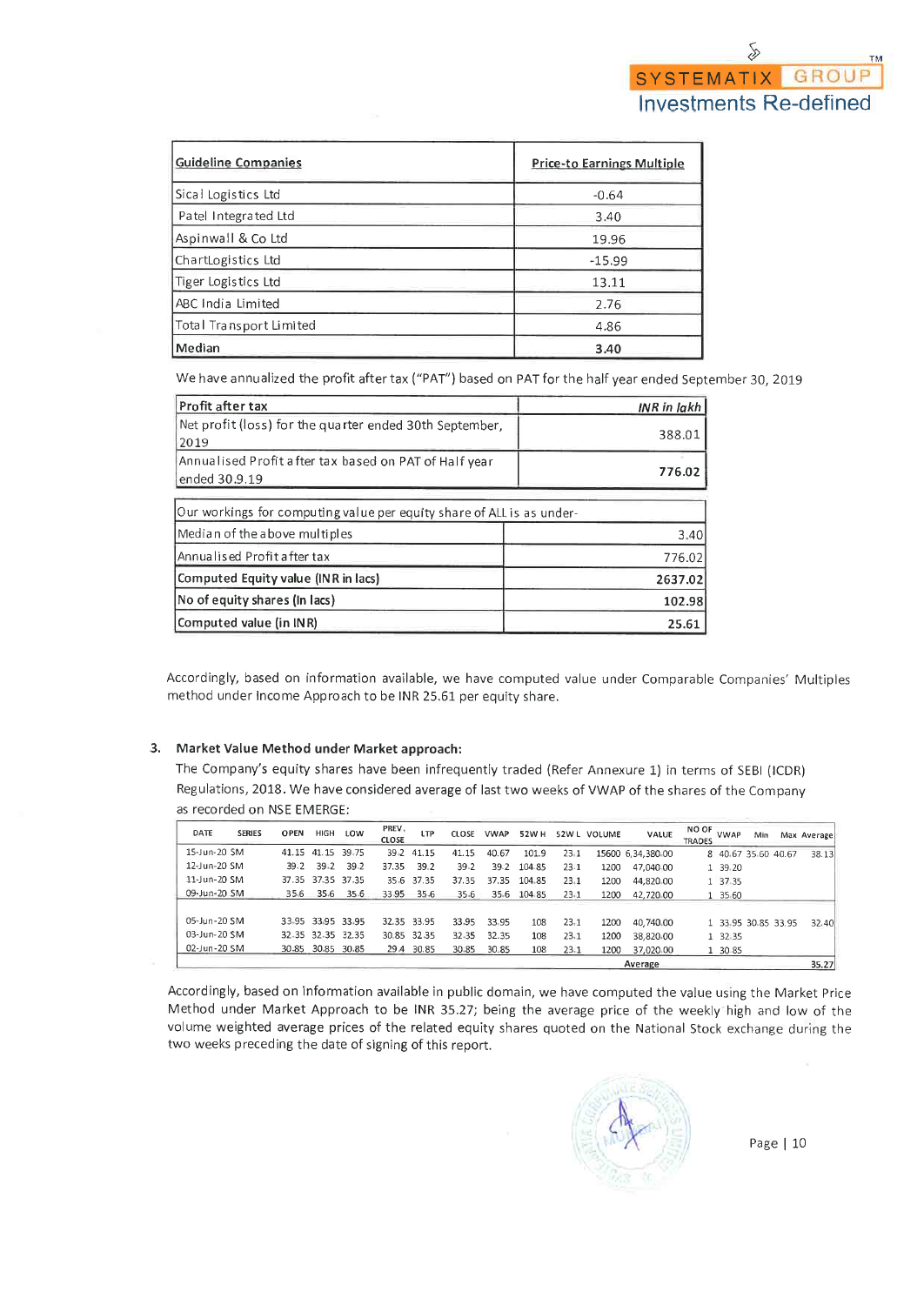

#### **Valuation Summary**

We have considered the three valuation methods and the weightages to valuation result under each method as ratified by Hon'ble Supreme Court in TOMCO - HLL's merger case. In the ultimate analysis, valuation will have to be tempered by the exercise of judicious discretion and judgment taking into account all the relevant factors. There will always be several factors which will strongly influence the worth of a share. This concept is also recognised in judicial decisions. For example, Viscount Simon Bd in Gold Coast Selection Trust Ltd. vs. Humphrey reported in 30 TC 209 (House of Lords) and quoted with approval by the Supreme Court of India in the case reported in 176 ITR 417 as under:

"If the asset takes the form of fully paid shares, the valuation will take into account not only the terms of the agreement but a number of other factors, such as prospective yield, marketability, the general outlook for the type of business of the company which has allotted the shares, the result of a contemporary prospectus offering similar shares for subscription, the capital position of the company, so forth. There may also be an element of value in the fact that the holding of the shares gives control of the company. If the asset is difficult to value, but is nonetheless of a money value, the best valuation possible must be made. Valuation is an art, not an exact science. Mathematical certainty is not demanded, nor indeed is it possible."

Our Valuation results are summarized in table below:

| Value per equity share of ALL using various methods                 |                    |                   |        |                 |
|---------------------------------------------------------------------|--------------------|-------------------|--------|-----------------|
| Valuation Method                                                    | Valuation approach | Value INR / share | Weight | Value x Weights |
| Net Worth Method                                                    | Cost/Asset         | 70.42             | 33.33% | 23.47           |
| Earnings / Yield Method (Comparable Companies'<br>Multiples method) | Income             | 25.61             | 33.33% | 8.53            |
| Market Value Method                                                 | <b>Market</b>      | 35.27             | 33.34% | 11.76           |
| Total (INR)                                                         |                    |                   | 100%   | 43.76           |
| Weighted Average (INR/share)                                        |                    |                   |        | 43.76           |
| No of shares                                                        |                    |                   |        | 1,02,98,000     |
| Fair Equity Value (INR)                                             |                    |                   |        | 45,06,79,004    |

We have given 1/3<sup>rd</sup> weightage to each of the values computed using the methods namely; Net Worth Method, Earnings/Yield Method and Market Price Method as each of these values is a representative of the fair value of the Company.

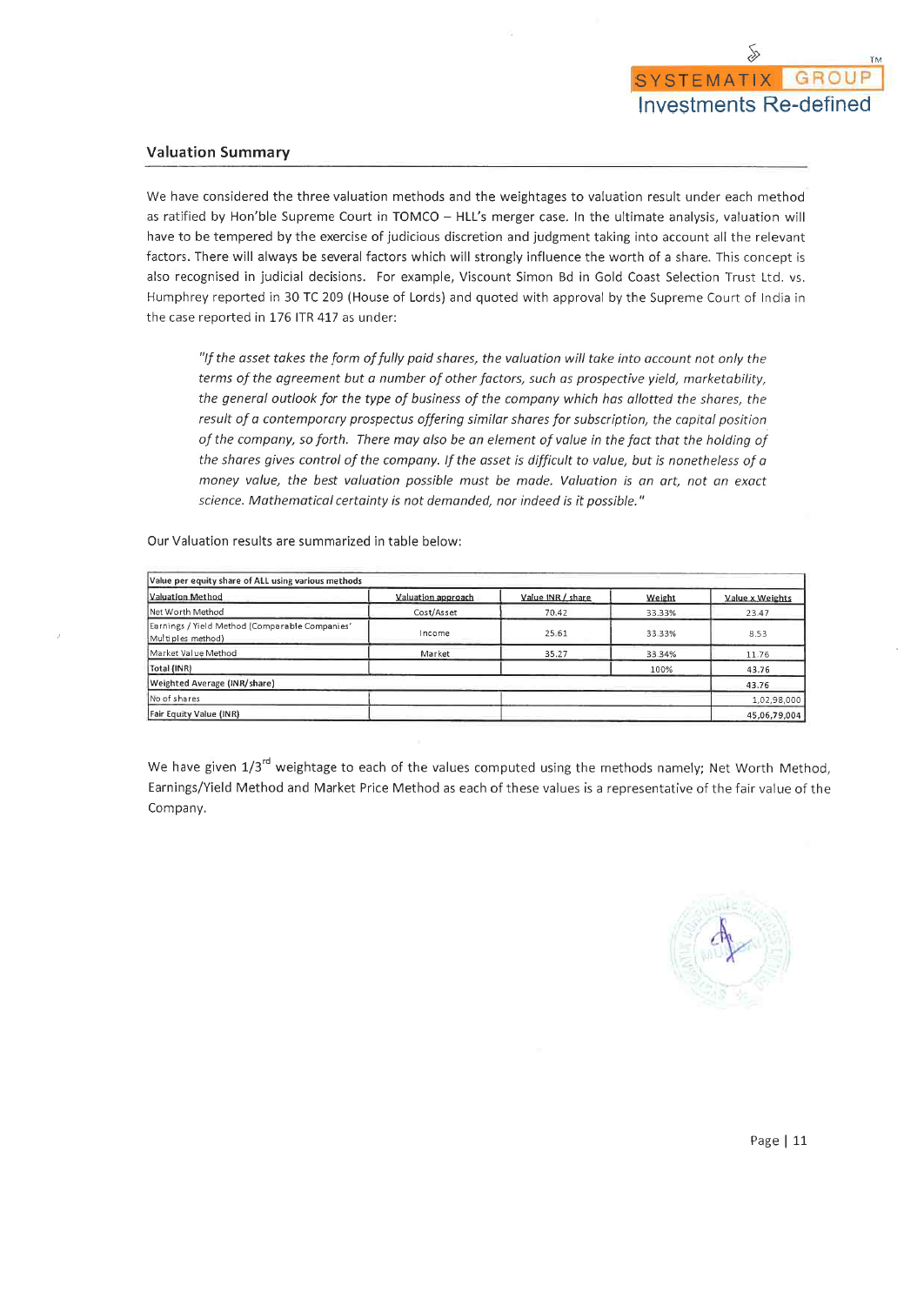

## **Valuation Conclusion**

Accordingly, based on our analysis, the fair market value of each Equity Shares of the Company is INR 43.76 (Rupees Forty Three and Paise Seventy Six Only)

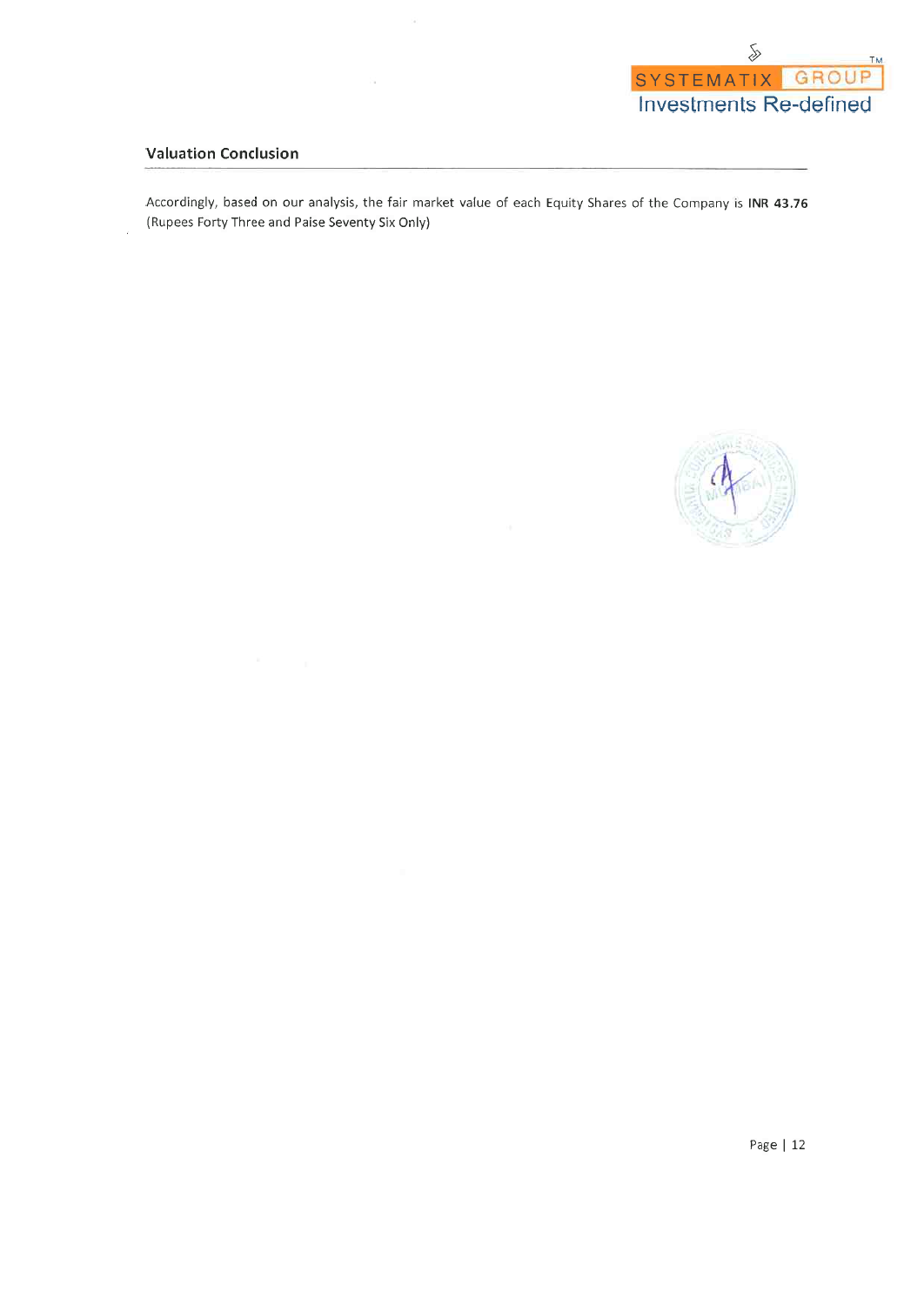## Limiting Conditions incl. Assumptions, Qualifications, Disclaimers and Exclusions

Our report is subject to the limitations detailed hereinafter. This report is to be read in totality, and not in parts, in conjunction with the relevant documents referred to therein.

- The scope of our assignment did not involve us performing audit tests for the purpose of expressing  $\bullet$ an opinion on the fairness or accuracy of any financial or analytical information that was provided and used by us during the course of our work. The assignment did not involve us to conduct the financial or technical feasibility study. We have not done any independent technical valuation or appraisal or due diligence of the assets or liabilities of the Company and have considered them at the value as disclosed by the Company in their regulatory filings or in submissions, oral or written, made to us.
- We do not take any responsibility for any changes in the information used by us to arrive at our conclusion as set out here in which may occur subsequent to the date of our report or by virtue of fact that the details provided to us are incorrect or inaccurate.
- We have assumed and relied upon the truth, accuracy and completeness of the information, data and financial terms provided to us or used by us; we have assumed that the same are not misleading and do not assume or accept any liability or responsibility for any independent verification of such information or any independent technical valuation or appraisal of any of the assets, operations or liabilities of the Company or any of its subsidiaries or associated companies. Nothing has come to our knowledge to indicate that the material provided to us was mis-stated or incorrect or would not afford reasonable grounds upon which to base our report.
- This report and the information contained herein are absolutely confidential and are intended for the sole use of the Company for providing select information and only in connection with the purpose as set out above. It should not be copied, disclosed, circulated, quoted or referred to, either in whole or in part, in correspondence or in discussion with any other person except to the financial investor who is planning to get exit from the Company. We will not accept any responsibility to any other party to whom this report may be shown or who may acquire a copy of the report, without our written consent.
- This report is based on the information received from the sources mentioned herein and discussions with the representatives of the Company. We have assumed that no information has been withheld that could have influenced the purpose of our report. This report forms an integral whole and cannot be split in parts. The outcome of the valuation can only lead to proper conclusions if the report as a whole is taken into account.
- Valuation is not a precise science and the conclusions arrived at in many cases will of necessity be subjective and dependent on the exercise of individual judgment. There is, therefore, no indisputable single value. While we have provided an assessment of the value based on an analysis of information available to us and within the scope of our engagement, others may place a different value on this business.
- Our valuation is primarily from a business perspective and does not take into account various legal and other corporate structures beyond the limited information provided to us by the Management. The value analysis recommendation is not intended to represent the value at any time other than the date that is specifically stated in this report.
- For our analysis, we have relied on primary and secondary sources of data, whether or not made available by the Company. We have not independently verified the accuracy or timeliness of the same.
- It is inappropriate to use this Report for financing or any purpose other than the purpose mentioned above. We are not responsible for the unauthorized use of this Report. We shall not assume any responsibility to any third party to whom the Report is disclosed or otherwise made available. Unless

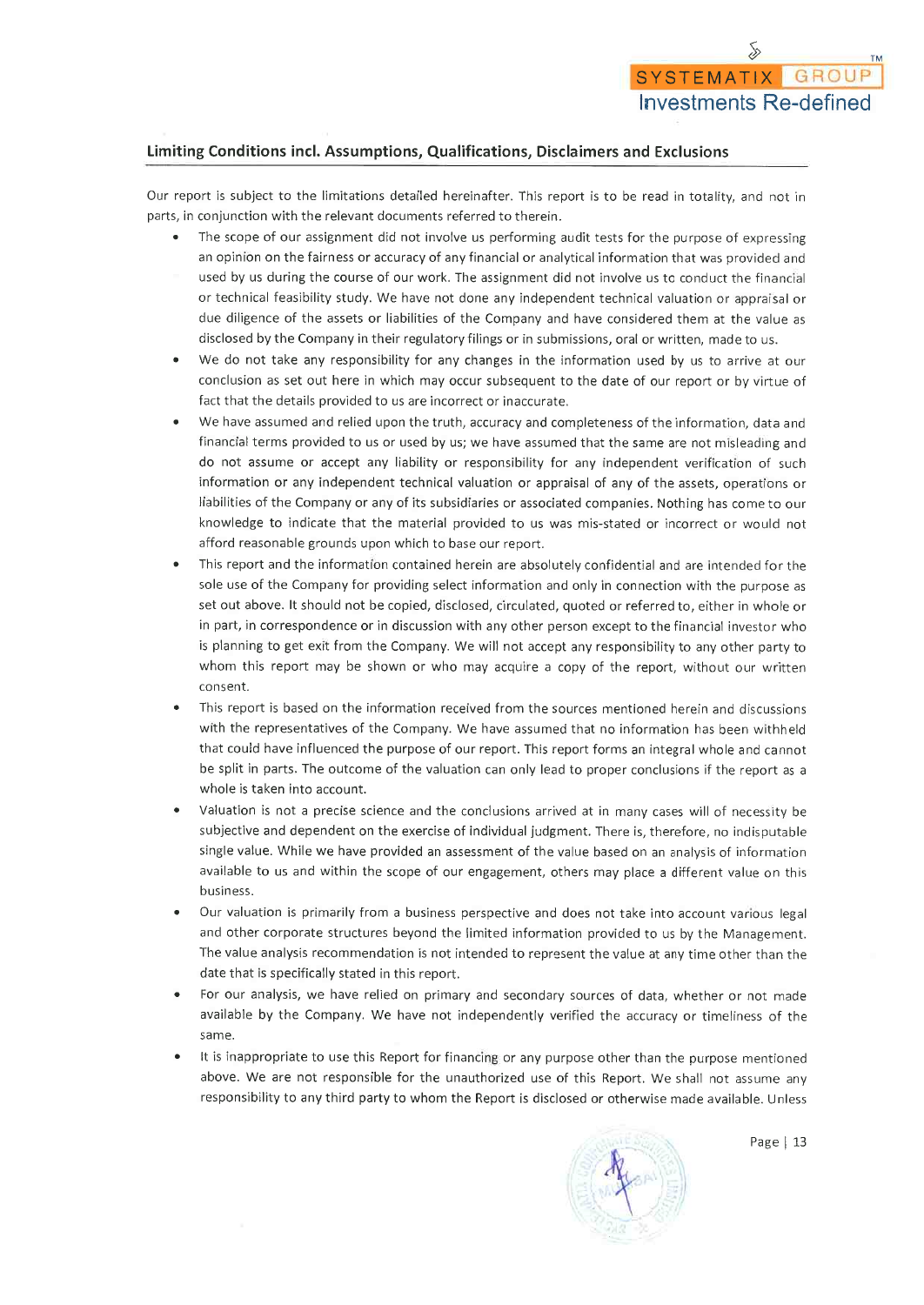required by law, it shall not be provided to any third party without our prior written consent. In no event, regardless of whether consent has been provided, shall we assume any responsibility to any third party to whom this report is disclosed or otherwise made available.

- Valuation is done to determine Fair Market Value of Equity Shares by using weighted average of Net Worth, Earning/ Yield and Market Value Methods
- In no event shall we be liable for any loss, damages, cost or expenses arising in any way from fraudulent acts, misrepresentations or wilful default on part of the Company, their directors, employees or agents. In no circumstances our liability relating to the services provided in connection with the engagement set out in this Valuation Report shall exceed the amount paid in respect of the fees charged for these services.
- We have obtained a general representation from Client confirming that the Client has provided us with all the relevant information, knowledge, supporting documents completely and correctly and that no material information has been concealed or withheld or misrepresented by the Client

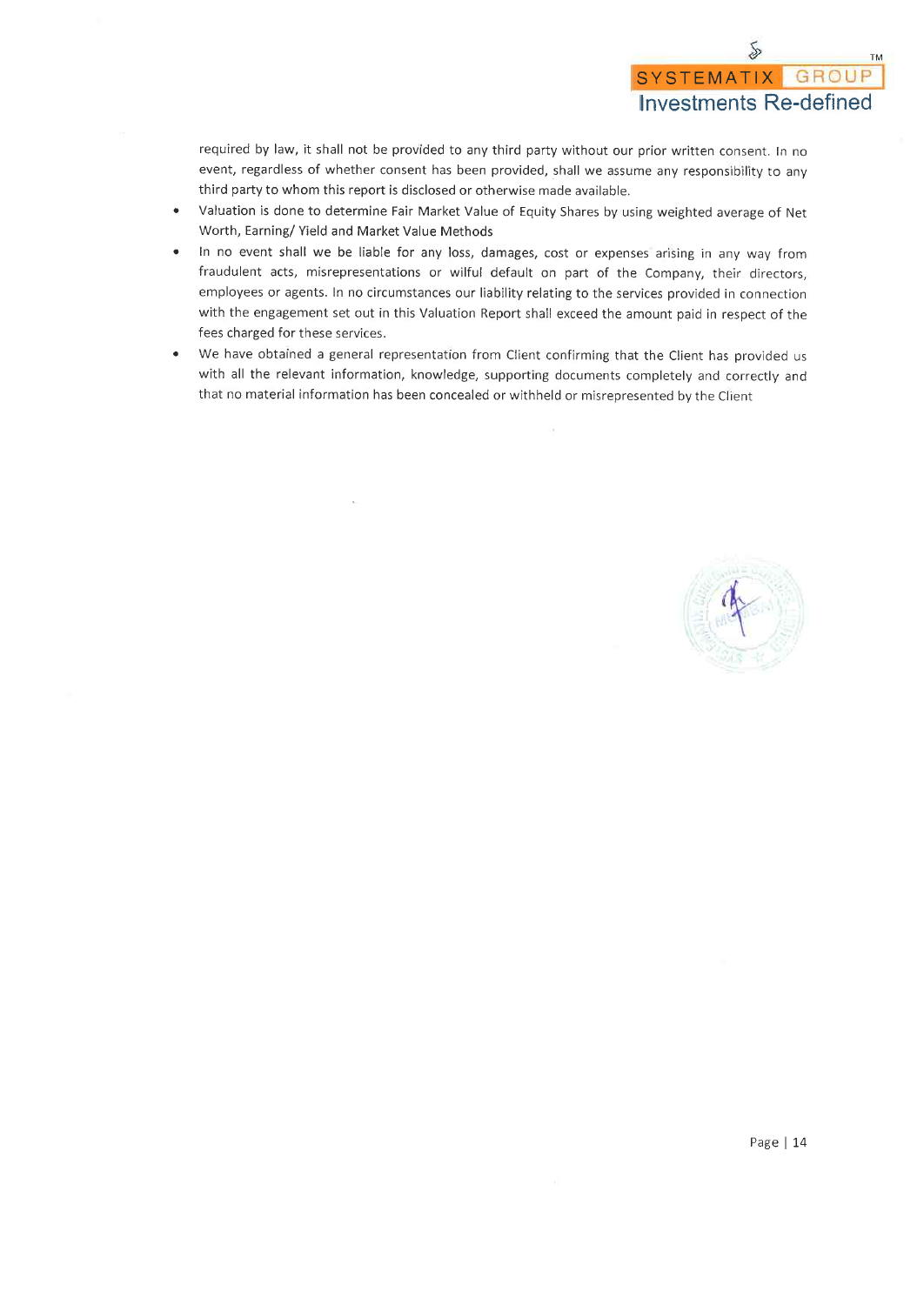#### **Sources of Information**

We have obtained such information, explanation and document as were necessary for the purpose of this valuation, including, the following:

- Company specific information The following Company specific information, as provided by the  $\circ$ Management, verbally or in written form have been inter-alia used in the valuation:
	- $\blacksquare$ Background information provided through emails, or during discussions.
	- Stand Alone and Consolidated Audited financials as on 31<sup>st</sup> March, 2019  $\blacksquare$
	- Stand Alone and Consolidated Unaudited financials as on 30<sup>th</sup> September, 2019  $\blacksquare$
	- Capital Structure and Share Shareholding pattern as on 15<sup>th</sup> June, 2020.  $\blacksquare$
	- There are no convertible or dilutive instruments issued and outstanding that will dilute the equity  $\blacksquare$ share capital base of the Company as of the date of this Report.
- Besides the above listing, there may be other information provided by the Company which may not have  $\circ$ been perused by us in any detail, if not considered relevant for our defined scope.
- In addition to the above, we have also obtained such other information and explanations from the  $\circ$ Management as were considered relevant for the purpose of the valuation.
- $\circ$ It may be mentioned that the Management has been provided opportunity to review factual information in our draft report as part of our standard practice to make sure that factual inaccuracies / omissions / etc. are avoided in our final report.

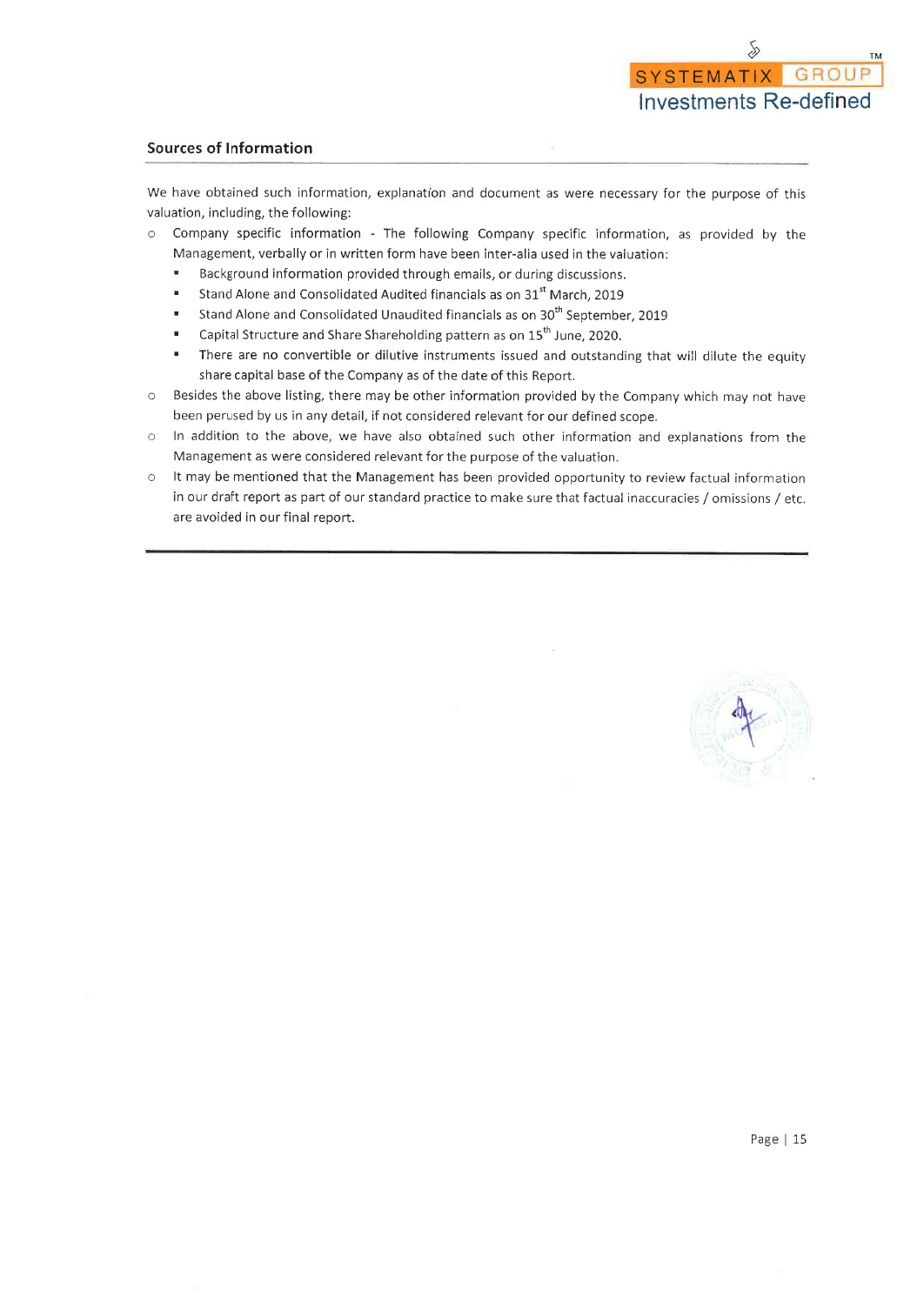#### Annexure 1

| Month                                              | <b>VOLUME</b> |
|----------------------------------------------------|---------------|
| Jun-19                                             | 1,93,200      |
| Jul-19                                             | 1,17,600      |
| Aug-19                                             | 36,000        |
| $Sep-19$                                           | 21,600        |
| $Oct-19$                                           | 4,800         |
| $Nov-19$                                           | 39,600        |
| $Dec-19$                                           | 40,800        |
| Jan-20                                             | 27,600        |
| $Feb-20$                                           | 27,600        |
| $Mar-20$                                           | 32,400        |
| Apr-20                                             | 21,600        |
| May-20                                             | 2,400         |
| <b>Total Volume</b>                                | 5,65,200      |
| <b>Total No. of Equity Shares</b><br>Issued/Listed | 1,02,98,000   |
| % of Total Volume to Total Equity                  |               |
| <b>Shares Issued/Listed</b>                        | 5.49%         |

#### In-frequently Trading Testing under Regulation 164(5) of SEBI ICDR 2018

As per Regulation 164(5) of SEBI ICDR 2018, a Company's Equity Shares will be Frequently traded if 10% or more of the total Issued and listed No. of shares are traded in the last 12 months (excluding the month in which board meeting is proposed).

In this case only 5.49% shares are traded in the last 12 months. Therefore the Company's Equity Shares are infrequently traded.